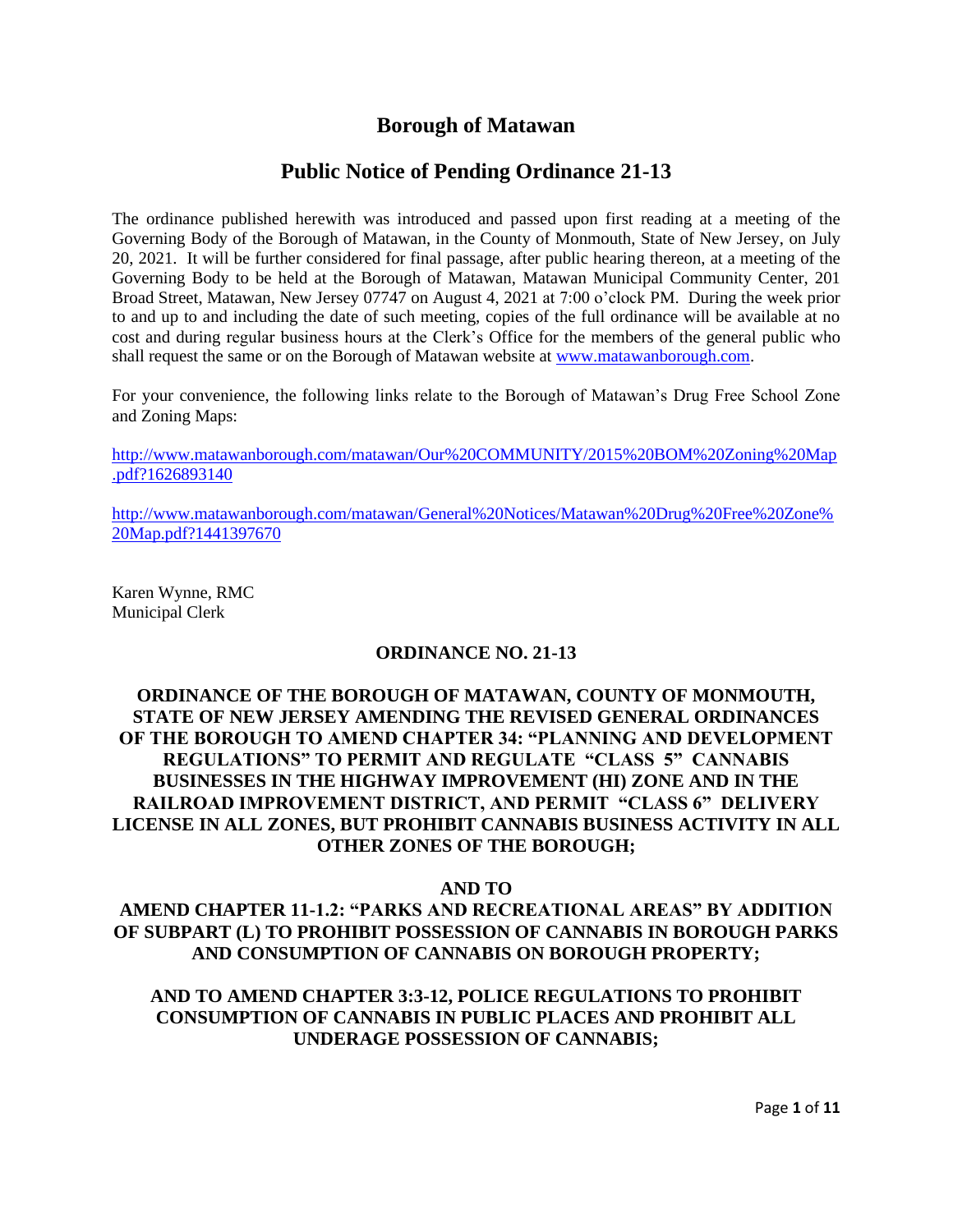#### **AND AMEND CHAPTER 2-12, "ADMINISTRATION FINANCE" TO IMPOSE A LOCAL CANNABIS TRANSFER TAX AND LOCAL CANNABIS USER TAX WITHIN THE BOROUGH**

offered the following ordinance and moved its introduction:

**WHEREAS**, in November 2020, New Jersey voters approved Public Question No. 1, which amended the New Jersey Constitution to legalize a controlled form of marijuana called "cannabis" for adults at least 21 years of age; and

**WHEREAS,** on February 22, 2021, Governor Murphy signed into law P.L. 2021, c. 16, known as the New Jersey Cannabis Regulatory, Enforcement Assistance, and Marketplace Modernization Act (the "Act"), which legalizes the recreational use of cannabis by adults 21 years of age or older, and establishes a comprehensive regulatory and licensing scheme for commercial recreational cannabis operations, use and possession; and

**WHEREAS,** the Act establishes six classes of licensed cannabis businesses, including:

- Class 1 Cannabis Cultivator license, for facilities involved in growing cannabis;
- Class 2 Cannabis Manufacturer license, for facilities involved in the manufacturing, preparation, and packaging of cannabis items;
- Class 3 Cannabis Wholesaler license, for facilities involved in obtaining and selling cannabis items for later resale by other licensees;
- Class 4 Cannabis Distributor license, for businesses involved in transporting cannabis plants in bulk from a licensed cultivator to another licensed cultivator, or cannabis items in bulk from any type of licensed cannabis business to another;
- Class 5 Cannabis Retailer license for locations at which cannabis items and related supplies are sold to consumers; and
- Class 6 Cannabis Delivery license, for businesses providing courier services for consumer purchases that are fulfilled by a licensed cannabis retailer in order to make deliveries of the purchased items to a consumer, and which service would include the ability of a consumer to make a purchase directly through the cannabis delivery service which would be presented by the delivery service for fulfillment by a retailer and then delivered to a consumer; and

**WHEREAS**, section 31a of the Act authorizes municipalities by ordinance to adopt regulations governing the number of cannabis businesses allowed to operate within their boundaries, as well as the location, manner, and times of operation of such businesses, and establishing civil penalties for the violation of any such regulations; and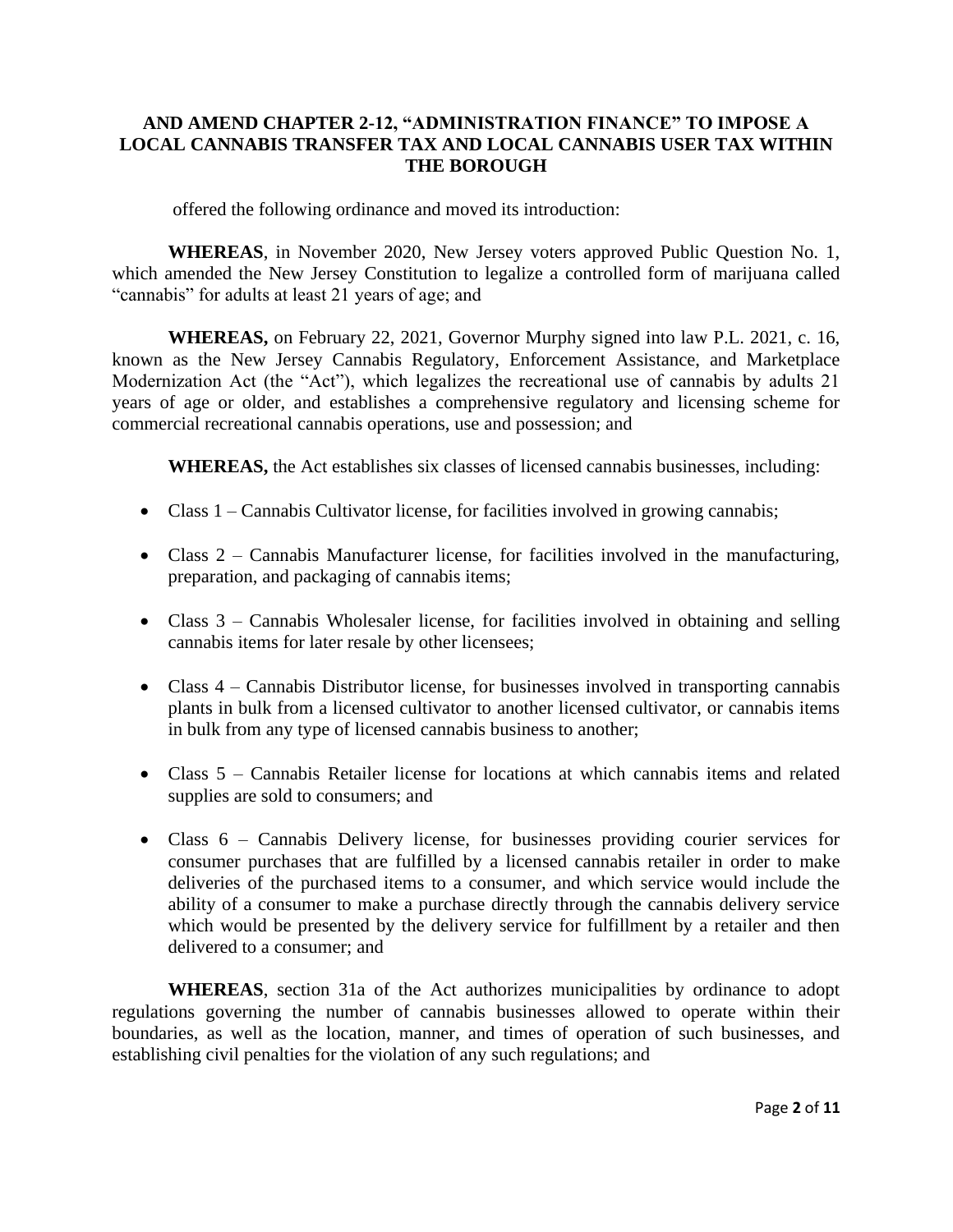**WHEREAS**, Section 31b of the Act authorizes municipalities by ordinance to prohibit the operation of any one or more classes of cannabis businesses, distributors, or delivery services anywhere in the municipality; and

**WHEREAS**, the Act stipulates, however, that any regulation or prohibition must be adopted within 180 days of the effective date of the Act, or by August 22, 2021; and

**WHEREAS,** in advance of the aforementioned deadline under the Act, the Mayor and Council of the Borough of Matawan (the "Borough") find it necessary to establish land use regulations and local taxes for regulated cannabis businesses within the Borough in accordance with the Act and the New Jersey Municipal Land Use Law; and

**WHEREAS,** the Borough finds, given the Schedule I status of cannabis under the federal Controlled Substance Act, complexities with access to banking and the level of cash transactions in cannabis related businesses, and other concerns associated with cannabis-related businesses, that only qualified operators should be permitted to safely operate strictly regulated cannabis facilities within the Borough on a limited basis and subject to reasonable time, manner, and place restrictions, in order to balance the creation of jobs and economic opportunity within the Borough with public safety and the best interests of Borough residents.

**NOW, THEREFORE, BE IT ORDAINED** by the Governing Body of the Borough of Matawan as follows:

SECTION 1. The Revised General Ordinances of the Borough of Matawan, CHAPTER 34 "ZONING" are hereby supplemented as follows:

**To implement the New Jersey Cannabis Regulatory, Enforcement and Assistance, and Marketplace Modernization Act, PL 2021, c. 16 (the "Act)**

- **1. Cannabis Businesses Permitted in the Highway Improvement and Railroad Improvement Districts.**
- **2. Cannabis Delivery license is permitted in all Zones of the Borough.**
- **3. Only Classes 4 and 5 businesses of the Act are included in the permissible activity.**
- **4. No Cannabis Act businesses or activities other than delivery under Class 6 is permissible in any other zone except the Highway Improvement Zone and the Railroad Improvement District, but prohibited in all other Zones.**

The establishment and/or operation of Class #5 and Class #6 Cannabis Retailers, and Cannabis Delivery Services within the Borough of Matawan is defined and governed by Chapter 34 of the Borough's Revised General Ordinances and the New Jersey Cannabis Regulatory, Enforcement Assistance, and Marketplace Modernization Act.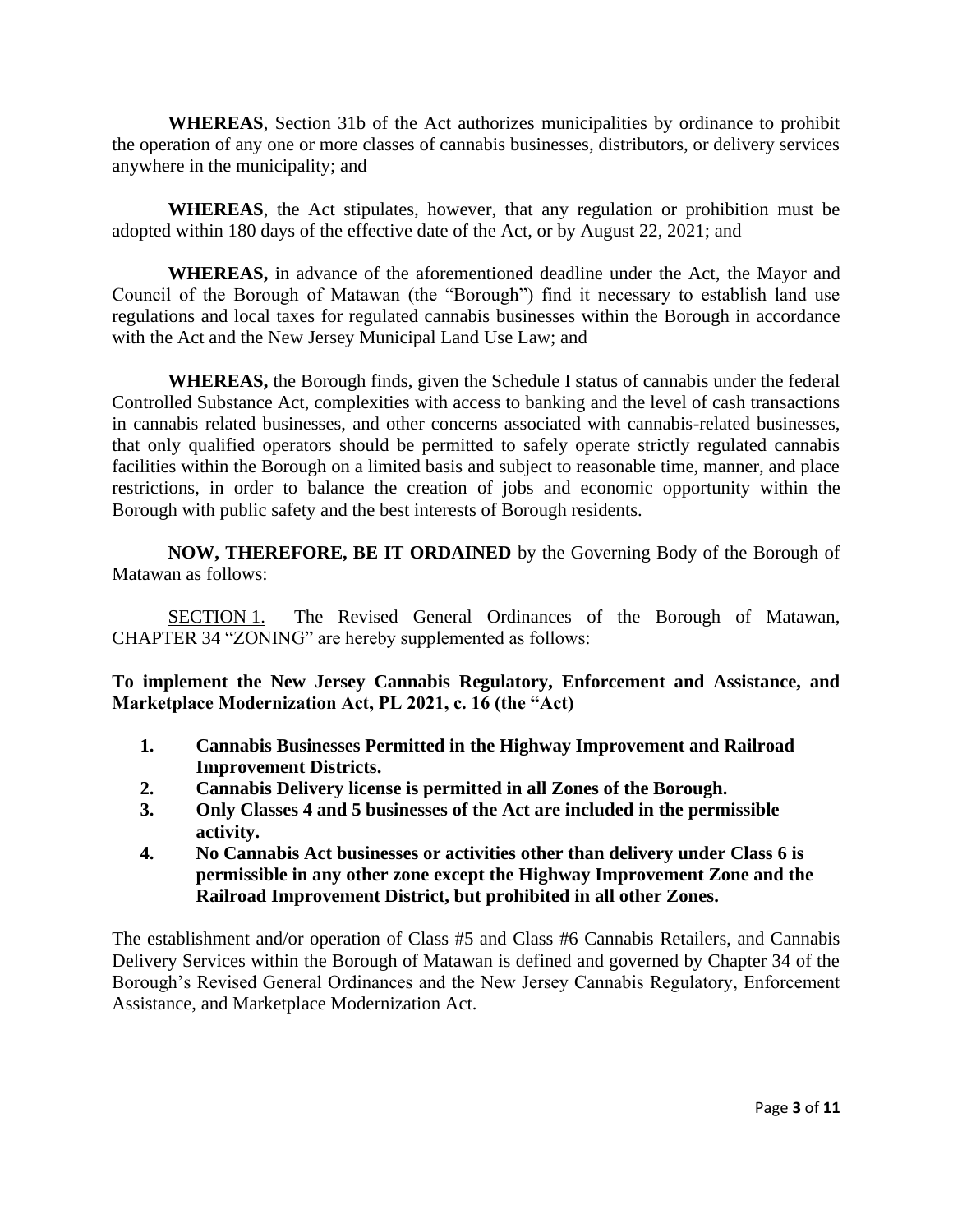SECTION 2: Section 34-70 (Highway Improvement) Zone (HI) regulations are amended to permit the establishment of retail sale commercial activity for Class 5 Cannabis products under the Act.

SECTION 3: Section 34-72 (Railroad Improvement District) regulations are amended to permit the establishment of retail sale commercial activity for Class 5 Cannabis products under the Act.

SECTION 4: The "Definitions" contained herein are incorporated in Chapter 34, Section 3 of the Definitions applicable to the Zoning Ordinance.

SECTION 5: Attached hereto and made a Part of the Within Ordinance is the (1) School Free Drug Zone Map adopted by Ordinance by the Borough and re-affirmed as applicable to the within changes as well as (2) a map of the official zoning Map of the Borough of Matawan.

SECTION 6: The existing Bulk zoning requirements in the existing HI Zone and Railroad Improvement District are applicable for the review of applications for the enforcement of the Act and its implementation as amended by the special conditions herein.

SECTION 7: Ordinance 11-1.2 "PARKS AND RECREATIONAL AREAS" is herewith amended by adding the following:

## **§ 11-1.1.2(l): Public Consumption of Cannabis Prohibited.**

A. It shall be unlawful for any person to consume a cannabis item available for lawful consumption pursuant to the New Jersey Cannabis Regulatory, Enforcement Assistance, and Marketplace Modernization Act in any public place as defined in said Act, including any public highway, public street, public sidewalk, public parking lot or lot, playground, park or other property owned by, belonging to or over which the Borough has control, other than school property for which unlawful consumption is a disorderly persons offense, or when not prohibited by the owner or person responsible for the operation of that public place.

B. Any person violating this Section shall be subject to a civil penalty of up to \$200.00, which shall be recovered in a civil action by a summary proceeding in the name of the Borough pursuant to the Penalty Enforcement Law of 1999. The Municipal Court and the Superior Court shall have jurisdiction of proceedings for the enforcement of the penalty provided by this section.

SECTION 8: Ordinance 3:3-12 "POLICE REGULATIONS" are herewith amended as follows:

## **§ 3-3-12 Possession or Consumption by Underaged Persons on Private Property.**

A. It shall be unlawful for any person under the legal age who, without legal authority, knowingly possesses or knowingly consumes a cannabis item on private property.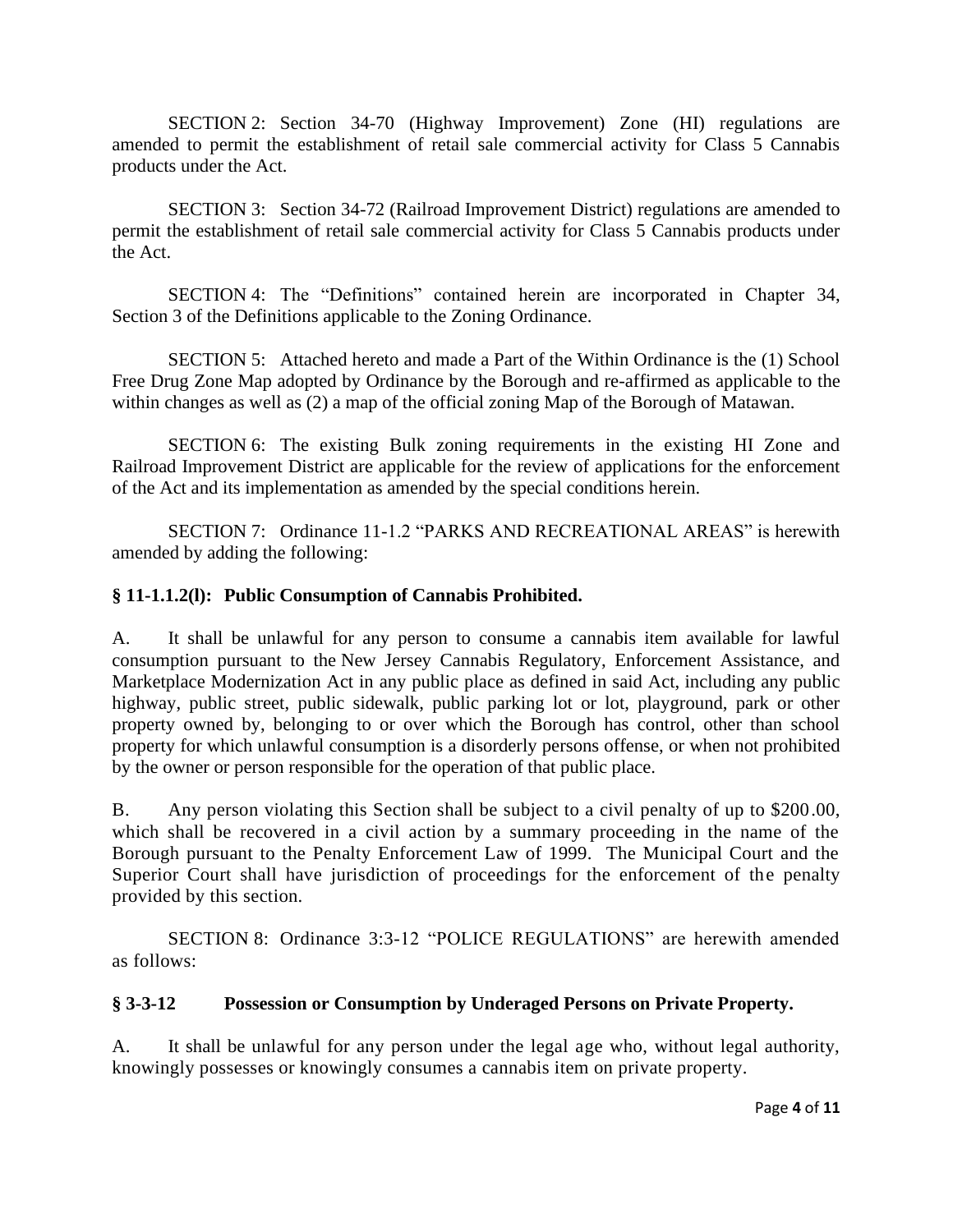B. Any person violating this Section, in the case of an adult under the legal age to purchase cannabis items, shall be punished as follows:

(1) If the cannabis item possessed is an amount which may be lawfully possessed by a person of the legal age to purchase cannabis items pursuant to N.J.S.A. 2C:35-10a: for a first offense, a civil penalty of \$100.00; for a second offense, a civil penalty of \$200.00; and for a third or subsequent offense, a fine of \$350.00. The civil penalties provided for in this section shall be recovered in a civil action by a summary proceeding in the name of the municipality pursuant to the Penalty Enforcement Law of 1999. The Municipal Court shall have jurisdiction of proceedings for the enforcement of the penalty provided by this section.

(2) If the cannabis item possessed is an amount that exceeds what may be lawfully possessed by a person of the legal age to purchase cannabis items pursuant to N.J.S.A. 2C:35-10a, or if any cannabis item is consumed: for a first offense, a fine of \$250.00; and for a second or subsequent offense, a fine of \$350.

SECTION 9: Ordinance 2-12, ADMINISTRATION/FINANCE is amended as follows:

## **§ 2-12 Local Cannabis Transfer Tax and User Tax.**

A. Local Cannabis Transfer Tax.

(1) The Borough of Matawan hereby adopts and imposes a Local Cannabis Transfer Tax on the sale of any cannabis or cannabis items by any cannabis business within the Borough, which Local Cannabis Transfer Tax shall be imposed upon all:

(a) Receipts from the sale of cannabis by a cannabis cultivator to another cannabis cultivator;

(b) Receipts from the sale of cannabis items from one cannabis business to another cannabis business;

(c) Receipts from the retail sales of cannabis items by a cannabis retailer to retail consumers who are 21 years of age or older; and

(d) Any combination of any of the above-listed transfers.

(2) The Local Cannabis Transfer Tax established pursuant to subsection (A)(1) hereinabove shall be charged at the following rates upon cannabis businesses within the Borough:

(a) Two percent (2%) of the receipts from each sale by a Cannabis Cultivator;

(b) Two percent (2%) of the receipts from each sale by a Cannabis Manufacturer;

(c) One percent (1%) of the receipts from each sale by a Cannabis Wholesaler; and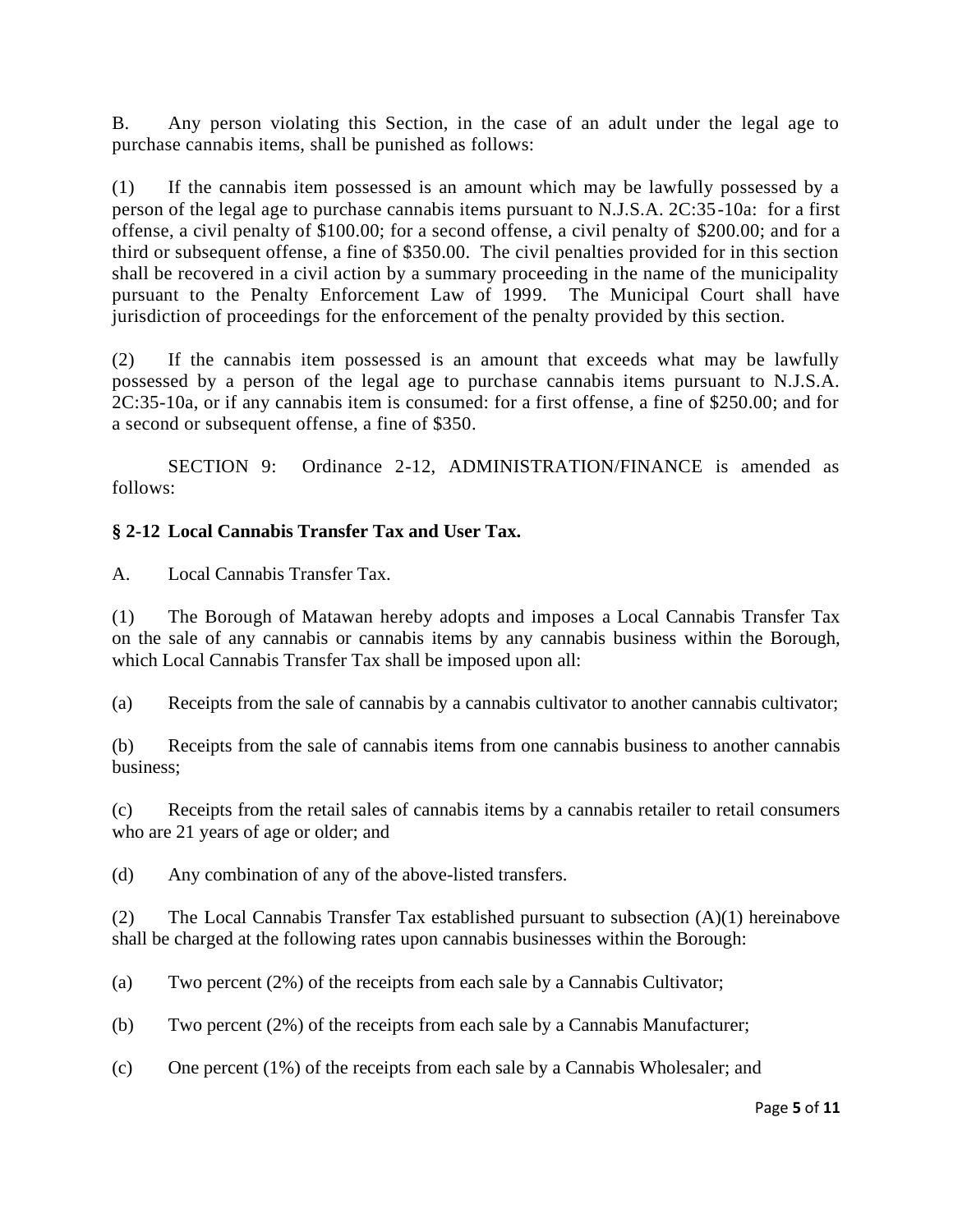(d) Two percent (2%) of the receipts from each sale by a Cannabis Retailer.

B. Local Cannabis User Tax.

(1) The Borough of Matawan hereby adopts and imposes a Local Cannabis User Tax, at the same and equivalent rates as established for the Local Cannabis Transfer Tax rates set forth in subsection (A)(2) hereinabove.

(2) The Local Cannabis User Tax shall be imposed upon any concurrent license holder operating more than one cannabis business, and shall be imposed on the value of each transfer or use of cannabis or cannabis items not otherwise subject to the Local Cannabis Transfer Tax imposed pursuant to subsection (A) hereinabove, from the license holder's business that is located in the Borough to any of the other license holder's businesses, whether located in the Borough or in another municipality.

C. Other Local Cannabis Tax Regulations.

(1) The Local Cannabis Transfer Tax and User Tax imposed pursuant to this section shall be in addition to any other tax imposed by law.

(2) The Local Cannabis Transfer Tax and User Tax shall be collected or paid and remitted to the Borough by the cannabis business from the cannabis business purchasing or receiving the cannabis or cannabis item, or from the consumer at the point of sale, on behalf of the Borough by the cannabis retailer selling the cannabis item to that consumer.

(3) The Local Cannabis Transfer Tax and User Tax shall be stated, charged, and shown separately on any sales slip, invoice, receipt, or other statement or memorandum of the price paid or payable, or equivalent value of the transfer, for the cannabis or cannabis item.

(4) Every cannabis business required to collect the Local Cannabis Transfer Tax and User Tax imposed by this section shall be personally liable for the Local Cannabis Transfer Tax and User Tax imposed, collected, or required to be collected under this section. Any cannabis business shall have the same right with respect to collecting the Local Cannabis Transfer Tax and User Tax from another cannabis business or the consumer as if the Local Cannabis Transfer Tax or User Tax was a part of the sale and payable at the same time, or with respect to nonpayment of the Local Cannabis Transfer Tax and User Tax by the cannabis business or consumer, as if the Local Cannabis Transfer Tax and User Tax was a part of the purchase price of the cannabis or cannabis item, or equivalent value of the transfer of the cannabis or cannabis item, and payable at the same time; provided, however, that the Chief Financial Officer of the Borough shall be joined as a party in any action or proceeding brought to collect a Local Cannabis Transfer Tax and User Tax.

(5) No cannabis business required to collect the Local Cannabis Transfer Tax and User Tax pursuant to this section shall advertise or hold out to any person or to the public in general, in any manner, directly or indirectly, that the Local Cannabis Transfer Tax and User Tax will not be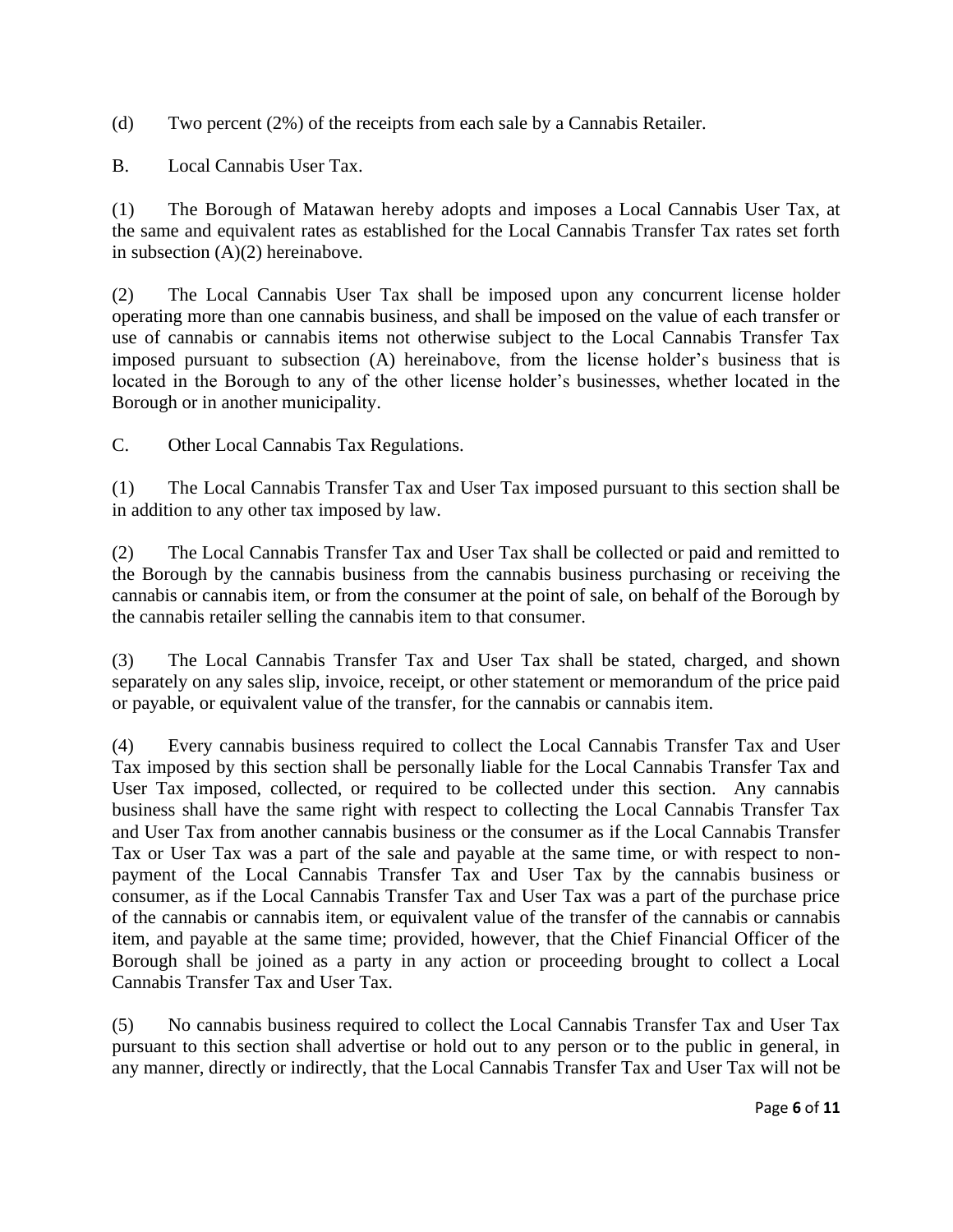separately charged and stated to another cannabis business or the consumer, or that the Local Cannabis Transfer Tax and User Tax will be refunded to the cannabis business or the consumer.

(6) All revenues collected from the Local Cannabis Transfer Tax and User Tax pursuant to this section shall be remitted to the Chief Financial Officer of the Borough. The Chief Financial Officer shall collect and administer the Local Cannabis Transfer Tax and User Tax imposed by this section. The Borough shall enforce the payment of delinquent Local Cannabis Transfer Tax and User Tax in the same manner as provided for municipal real property taxes.

(7) In the event that the Local Cannabis Transfer Tax and User Tax imposed by this section is not paid as and when due by a cannabis business, the unpaid balance, and any interest accruing thereon, shall be a lien on the parcel of real property comprising the cannabis business in the same manner as all other unpaid municipal taxes, fees, or other charges. The lien shall be superior and paramount to the interest in the parcel of any owner, lessee, tenant, mortgagee, or other person, except the lien of municipal taxes, and shall be on a parity with and deemed equal to the municipal lien on the parcel for unpaid property taxes due and owing in the same year. In the event of a delinquency, the Chief Financial Officer shall file with the Tax Collector a statement showing the amount and due date of the unpaid balance and identifying the lot and block number of the parcel of real property that comprises the delinquent cannabis business. The lien shall be enforced as a municipal lien in the same manner as all other municipal liens are enforced.

SECTION 10. Section 3 entitled "Definitions" of Chapter 34 entitled "Planning and Development Regulations" of the Revised General Ordinances of the Borough of Matawan is hereby supplemented with the following *new* definitions as follows:

**CANNABIS CULTIVATOR** - Any licensed person or entity that grows, cultivates, or produces cannabis in this State, and sells, and may transport, this cannabis to other cannabis cultivators, or usable cannabis to cannabis manufacturers, cannabis wholesalers, or cannabis retailers, but not to consumers.

**CANNABIS DELIVERY SERVICE** - Any licensed person or entity providing courier services for consumer purchases that are fulfilled by a licensed cannabis retailer in order to make deliveries of the purchased items to a consumer, and which service would include the ability of a consumer to make a purchase directly through the cannabis delivery service which would be presented by the delivery service for fulfillment by a retailer and then delivered to a consumer.

**CANNABIS DISTRIBUTOR** - Any licensed person or entity that transports cannabis in bulk intrastate from one licensed cannabis cultivator to another licensed cannabis cultivator, or transports cannabis items in bulk intrastate from any one class of licensed cannabis establishment to another class of licensed cannabis establishment and may engage in the temporary storage of cannabis or cannabis items as necessary to carry out transportation activities.

**CANNABIS MANUFACTURER** – Any licensed person or entity that processes cannabis items in this State by purchasing or otherwise obtaining usable cannabis, manufacturing, preparing,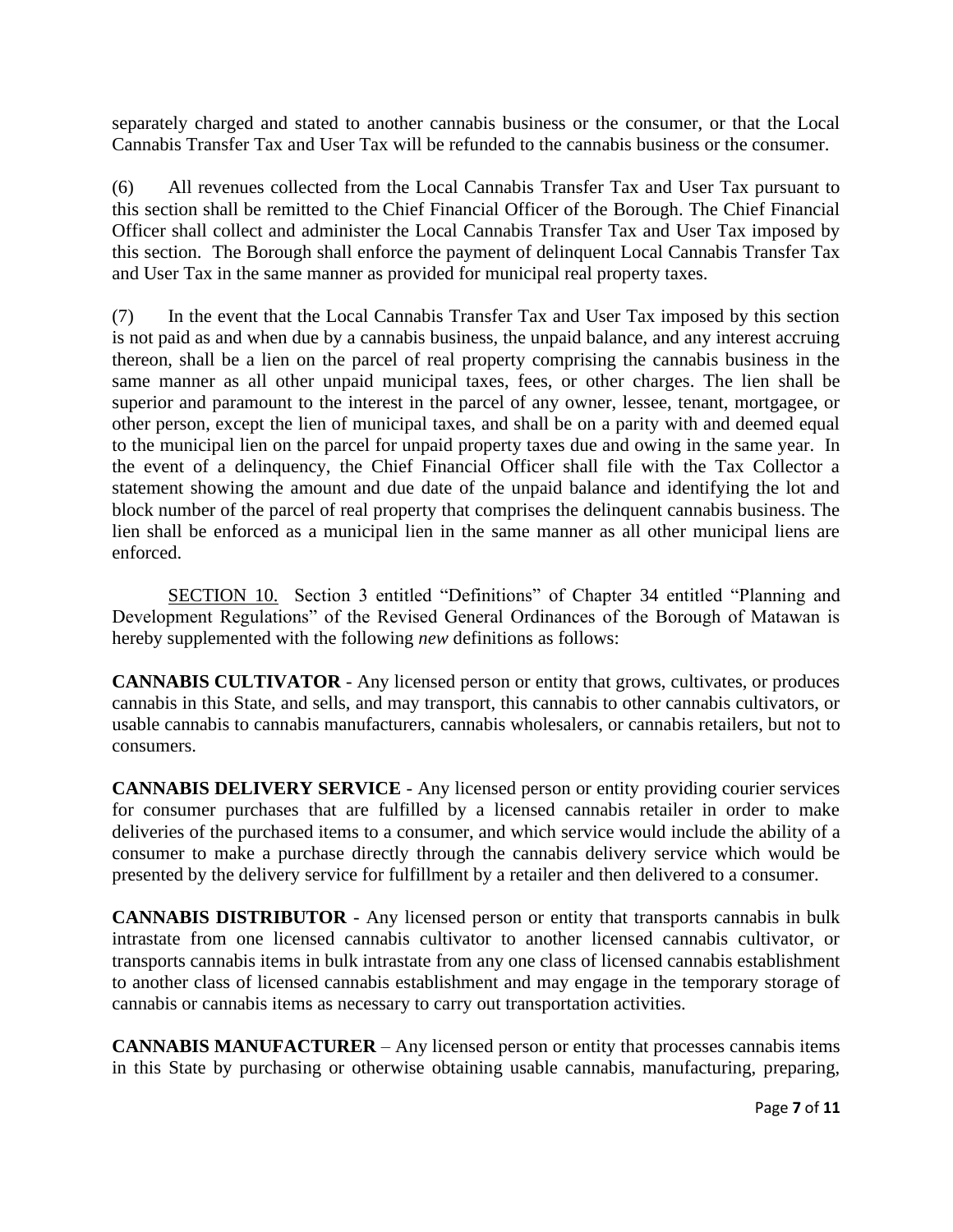and packaging cannabis items, and selling, and optionally transporting, these items to other cannabis manufacturers, cannabis wholesalers, or cannabis retailers, but not to consumers.

**CANNABIS RETAILER** – Any licensed person or entity that purchases or otherwise obtains usable cannabis from cannabis cultivators and cannabis items from cannabis manufacturers or cannabis wholesalers, and sells these to consumers from a retail store, and may use a cannabis delivery service or a certified cannabis handler for the off-premises delivery of cannabis items and related supplies to consumers.

**CANNABIS WHOLESALER** - Any licensed person or entity that purchases or otherwise obtains, stores, sells or otherwise transfers, and may transport, cannabis items for the purpose of resale or other transfer to either another cannabis wholesaler or to a cannabis retailer, but not to consumers.

SECTION 11. The "General Regulations" of Chapter 34 entitled "Planning and Development Regulations" of the Revised General Ordinances of the Borough of Matawan is hereby supplemented as follows:

# **Cannabis Businesses.**

Cannabis businesses shall be permitted, pursuant to this Chapter, only if the following requirements are complied with:

A. The regulations of this Section are subject to the enabling authority of the State of New Jersey and are subject to compliance with all statutes and/or regulations adopted by the State of New Jersey or its instrumentalities. If any provision of this Section is inconsistent with the statutes and/or regulations of the State of New Jersey, the State statutes and/or regulations shall prevail.

B. Prior to the operation of any cannabis business, a permit or license must be obtained from the State of New Jersey and from the Borough of Matawan for the applicable type(s) of cannabis business. No cannabis business shall be permitted to operate without State and Borough permits or licenses.

C. Permitted uses shall, at all times, comply with the terms and conditions of the licensee's cannabis business license for permits or licenses issued by the State of New Jersey and the Borough.

D. No cannabis business shall be allowed as a Home Profession as defined in Borough Code of Matawan in any of the Zoning Districts of the Borough.

E. No cannabis business shall be housed in a vehicle or any movable or mobile structure.

F. Cannabis businesses shall have equipment to mitigate odor. The cannabis business shall be equipped with a ventilation system with carbon filters sufficient in type and capacity to mitigate cannabis odors emanating from the interior of the premises.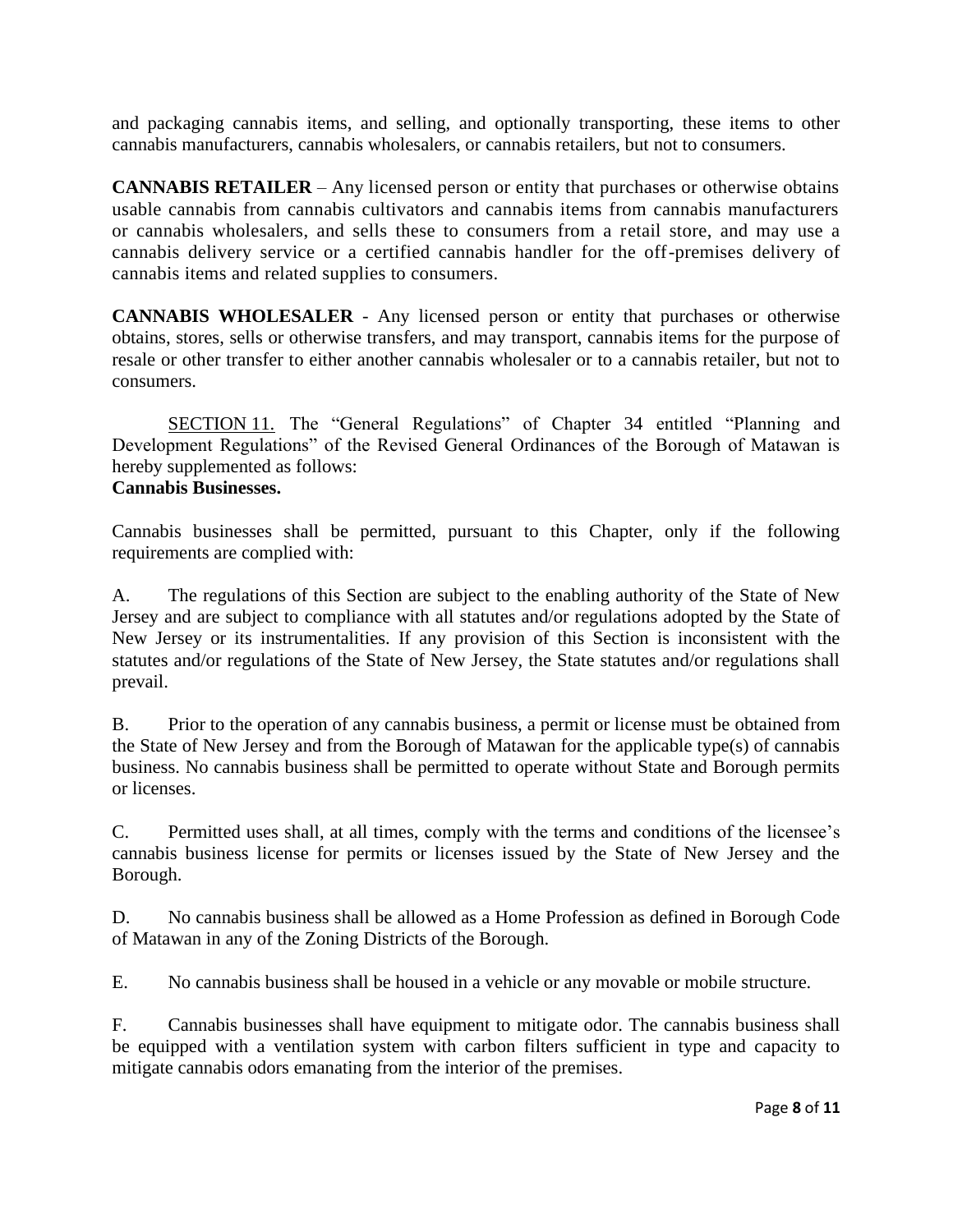G. Outside generators and other mechanical equipment used for any kind of power supply, cooling, or ventilation shall be enclosed and have appropriate baffles, mufflers, and/or other noise reduction systems to mitigate noise pollution.

H. All cannabis businesses shall be secured in accordance with State of New Jersey statutes and regulations; shall have a round-the-clock video surveillance system, 365 days a year; and shall have trained security personnel onsite at all times during operating hours.

I. All cannabis businesses shall provide the Matawan Police Department with access to security footage immediately upon request by the Borough.

J. Cannabis business signage shall not contain text and/or image intended to promote excessive consumption of legal cannabis products. The signage shall not have the words "Weed" or "Marijuana", or depict marijuana or cannabis plants, or contain graphics indicating such images or wording.

K. The applicant shall submit a written report setting forth the full particulars of the proposed use, including hours of operation, anticipated customer volume, parking facilities necessary to service such customer volume and measures to be taken to avoid nuisance effects upon adjacent and nearby residential areas.

L. Cannabis businesses shall be prohibited in any area in which, under State or Federal law, any cannabis business would be prohibited from operating based upon its proximity to a school, park, housing authority property, public or private youth center, or swimming pool.

SECTION 12. General "Conditional Uses" of Chapter 34 entitled "Planning and Development Regulations" of the Revised General Ordinances of the Borough of Matawan is hereby supplemented with the following *new* Article 17 (previously Reserved) as follows:

## **§ 34-111 Cannabis Retailer.**

A. Cannabis Retailers shall not sell alcohol or tobacco within the facility.

B. Cannabis Retailers may not be located within any other businesses and may only be located in buildings with other uses only if the cannabis business is separated by full walls and with a separate entrance. No more than one cannabis business shall be located on a single parcel.

C. Cannabis plants, products, and paraphernalia shall not be visible from outside the building in which the Cannabis Retailer is located.

D. No Cannabis Retailer may open to customers for business before 8:00 am or remain open to customers for business after 10:00 pm.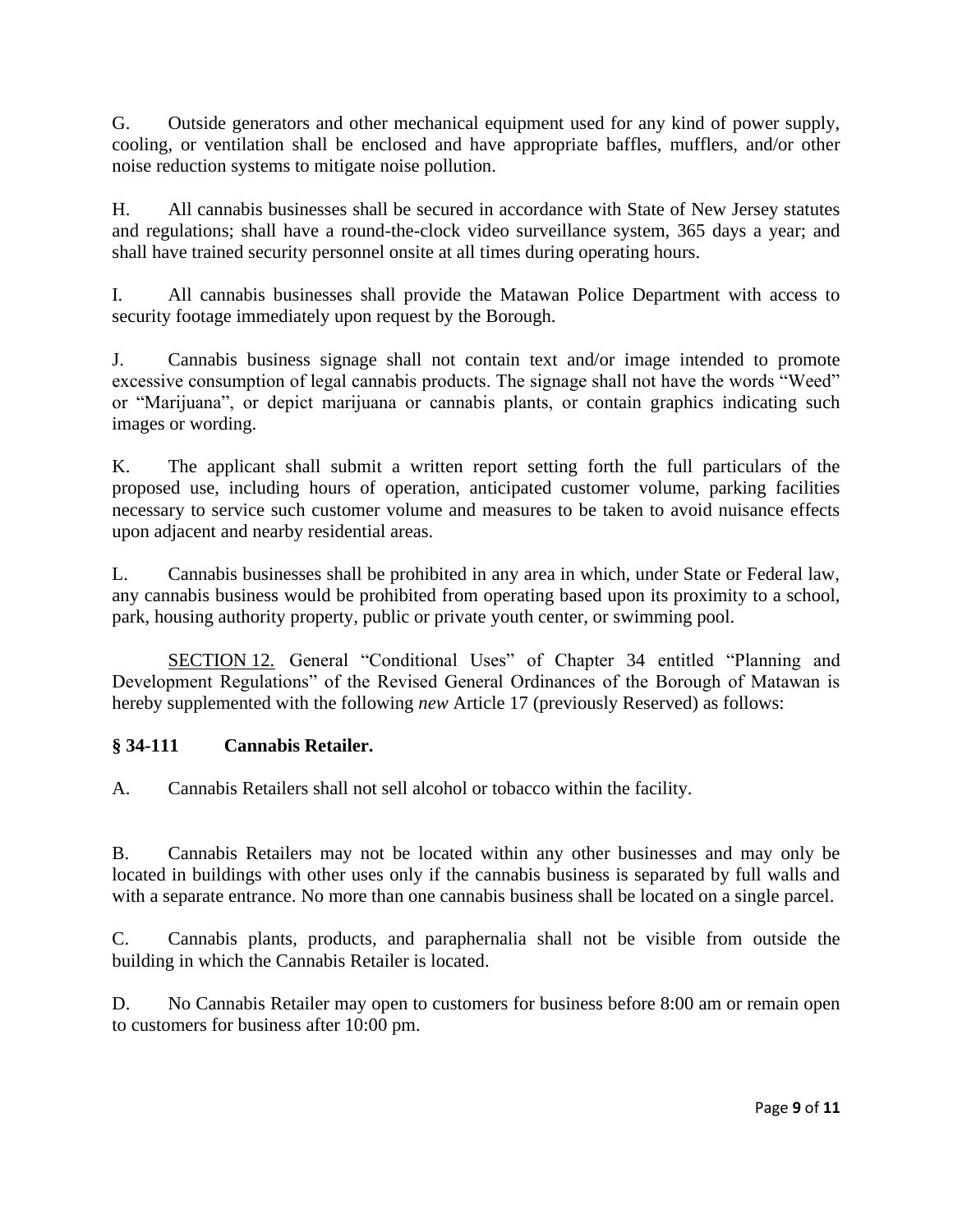E. Cannabis Retailers must provide a detailed security plan and receive approval of such plan from the Matawan Police Department.

F. Otherwise compliant signage shall be permitted as specified for the zone in which the Cannabis Retailer is proposed or operating.

G. No retailer shall display signage containing texts/or image intended to promote excessive consumption of legal marijuana products.

H. Retailers must provide details on delivery services for approval from the Department of Planning and Zoning.

I. Class 5 and Class 6 businesses shall provide a buffer of 1,000 feet from school zone and playgrounds; and maintain a 100' buffer from public or private youth centers and swimming pool.

\* \* \*

SECTION 13. Section 11-1.2 PARK RULES shall be amended as follows:

# **§ l. Alcoholic Beverages, Cannabis, and Illegal Drugs.**

No one shall possess or consume an alcoholic beverage, cannabis, cannabis item(s), or illegal or hallucinogenic drug.

# **Smoking in Borough-owned or -controlled Public Places Prohibited.**

A. Smoking shall be prohibited inside of all municipal buildings and within a fifty-foot radius of all municipal buildings, which radius shall extend from the outer wall of the municipal building, but shall not extend beyond the boundary of the property upon which the municipal building is located. No-smoking signs of the international no-smoking signal (consisting of a pictorial representation of a burning cigarette enclosed in a red circle with a diagonal red line through its cross section) shall be conspicuously posted at each municipal building entrance. The signs shall be clearly visible to the public and indicate that smoking is prohibited inside said municipal building and within a fifty-foot radius thereof on the public property.

B. Smoking shall be prohibited in all parks and public recreational facilities. Nosmoking signs of the international no-smoking signal (consisting of a pictorial representation of a burning cigarette enclosed in a red circle with a diagonal red line through its cross section) shall be posted in at least one conspicuous location upon the grounds of all parks and public recreational facilities. The signs shall be clearly visible to the public and indicate that smoking is prohibited at the park or public recreational facility.

C. Prohibited "Smoking" shall include the smoking, vaping, or aerosolizing of cannabis and/or cannabis items.